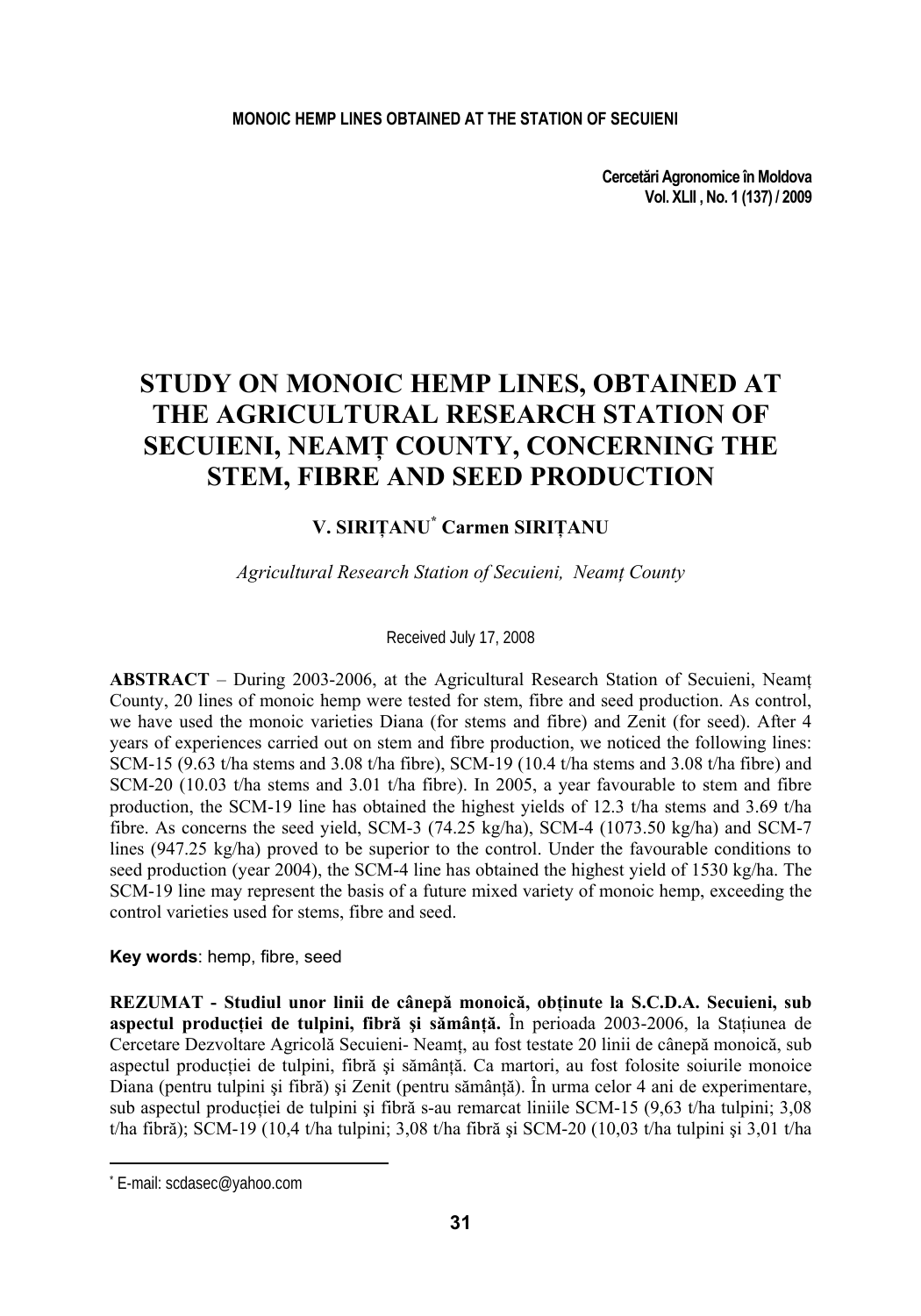### **V. SIRIŢANU, Carmen SIRIŢANU**

fibră). În anii favorabili pentru producţia de tulpini şi fibră (anul 2005), linia SCM-19 a înregistrat producții maxime de 12,3 t/ha tulpini și 3,69 t/ha fibră. În ceea ce priveste producția de sămânță, s-au dovedit superioare martorului liniile SCM-3 (74,25 kg/ha), SCM-4 (1073,50 kg/ha) și SCM-7 (947,25 kg/ha). În conditii favorabile productiei de sământă (anul 2004), linia SCM-4 a atins un maximum de 1530 kg/ha. Linia SCM-19 poate constitui bazele unui viitor soi mixt de cânepă monoică, depăşind soiurile martor folosite sub toate cele trei aspecte: tulpini, fibră, sământă.

**Cuvinte cheie:** cânepă, fibră, sămânţă

## **INTRODUCTION**

Hemp is one of the most rewarding crops, ensuring the basic requirements for human life: food, clothes, shelter, drugs and energy supply (Ceapoiu N., 1958). Thus, seeds are a food source, being used in human food, animal feeding and in industry. The long fibres, which are extracted from stems, are used for various tissues. The significant characteristics of the hemp fibre (resistance, elasticity, flexibility and hygroscopicity) make this plant become very important in the future, too (Muntean et al, 2003). Chaff and short fibre are used for making insulation plates for constructions or as biocomposites for car bodies. From leaves and inflorescences, they make preparations for the disease prevention and treatments (Şandru et al., 1996). The hemp biomass is used as energy supply, being changed by the pyrolysis process in a similar substance to coal or in car fuel by fermentation, as ethanol or methanol. By using additives in the oil extracted from seeds, one may get a quality biodiesel (Rosenthal, 1997).

The investigations carried out on hemp growing and industrialization were intensified in the last years, as a result of the interest for this crop.

This paper presents the results obtained after testing some monoic hemp lines under the soil and climatic conditions of the Agricultural Research Station of Secuieni, Neamt County.

## **MATERIALS AND METHODS**

A number of 20 lines of monic hemp was tested by placing some experiments in the same locality during 4 years (2003-2006).

The method used in these experiments was that of randomized blocks with tree replicates.

The experiment was carried out on a typical cambic chernozem with nitrogen index=21, P<sub>2</sub>O<sub>5</sub> = 3.2 mg/100 g soil, K<sub>2</sub>O= 21 mg/100 g soil, pH= 6.4, clay content= 34% and humus content=2.49%.

Fertilization was done by applying 250 kg/ha complex chemical fertilizers of 25:25:0 type and  $N_{62}P_{62}K_0$ , respectively, at seedbed preparation; for stem and fibre yield, 100 kg/ha NH<sub>4</sub>NO<sub>3</sub> and N<sub>33</sub> respectively, were added at the vegetation period.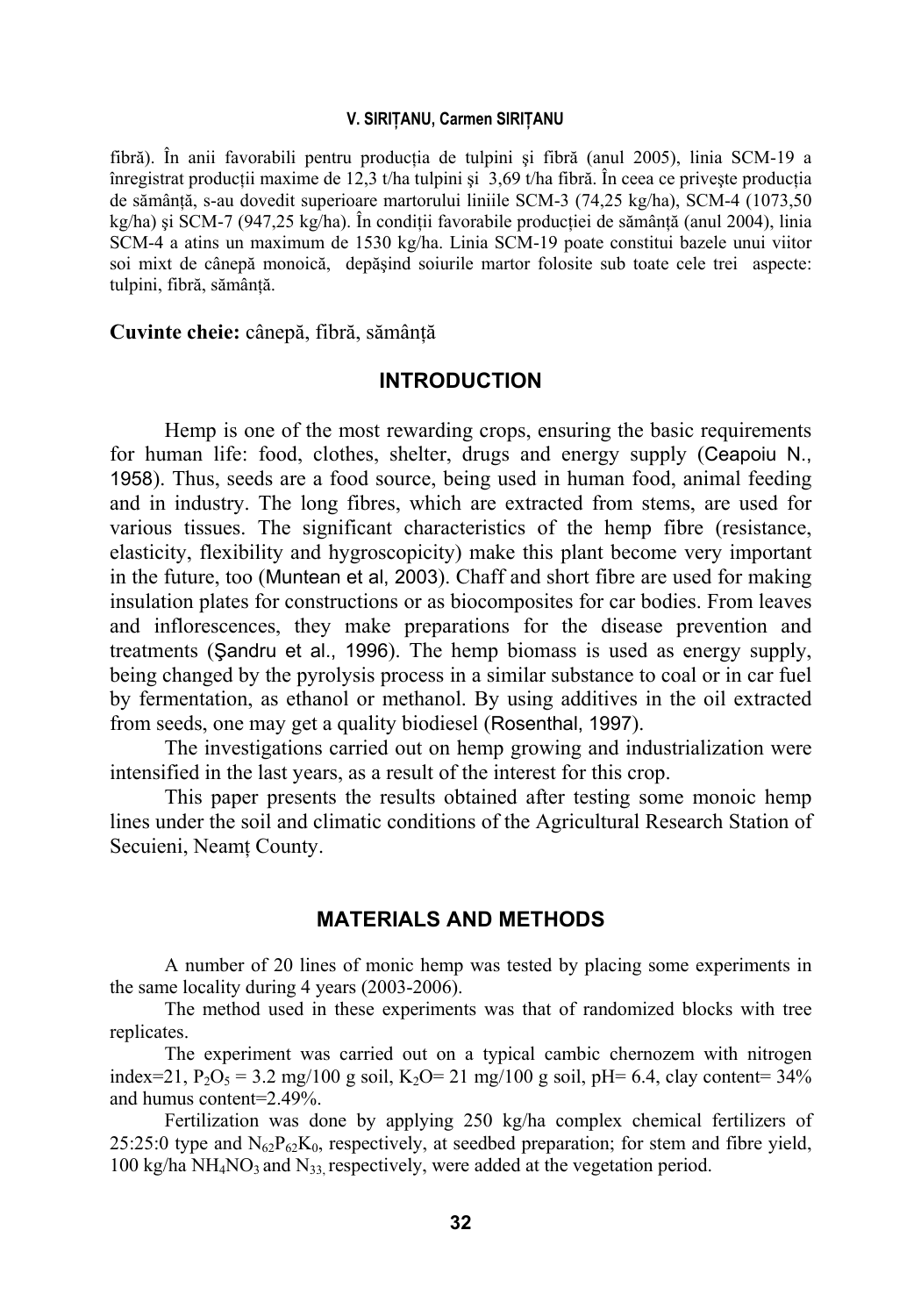#### **MONOIC HEMP LINES OBTAINED AT THE STATION OF SECUIENI**

Sowing was done in the first or second decade of April, at the distance of 12.5 cm between rows, with an amount of 400 germinating grains/ $m<sup>2</sup>$  in the hemp crop and 70 cm between rows, a density of 200,000 plants/ha being ensured in the seed hemp crop.

## **RESULTS AND DISCUSSIONS**

In the four testing years, the climatic conditions were various. From the temperature point of view, years 2003 and 2004 exceeded the multiannual mean during the hemp vegetation period (April-August) with values comprised between 0.8 and 1.1  ${}^{0}C$  (*Table 1*). Years 2005 and 2006 had mean monthly values close to the multiannual mean.

Years 2003 and 2004 were characterized by rainfall deficit in April, May and June (period of intensive plant growth) and by rainfall excess in July, while 2005 and 2006, by rainfall amounts close to the multiannual mean, in the first part of the vegetation period (April, May and June) and by rainfall excess in July and August (*Table 2*).

The climatic conditions had a different influence on stem, fibre and seed yield in the 4 years of testing (*Table 3*).

2003 and 2004 were unfavourable years as concerns the fibre and stem yield, the stem yields being found between 4.3 t/ha in the SCM 12 line and 9.6 t/ha in the SCM 19 line and between 1.16 and 2.88 t/ha fibre, respectively. 2005 and 2006 were favourable years for the stem and fibre production, being obtained yields comprised between 6.2 t/ha (SCM-12) and 12.3 t/ha (SCM -19) and 1.67 and 3.69 t/ha, respectively.

For the seed yield, the most unfavourable year was 2005, because of the excess rainfall during pollination and fruit formation (July-August). Yields comprised between 319 kg/ha in the SCM-8 line and 853 kg/ha in the SCM-1 line were obtained. In exchange, year 2004 was very favourable to seed production, being obtained yields comprised between 585 kg/ha and 1530 kg/ha.

The mean stem yield, obtained during the 4 years, has varied between 6.35 t/ha in the SCM -13 line and 10.4 t/ha in the SCM-19 line (*Table 4*). The statistical analysis showed that in the 4 years, SCM -19 and SCM-20 lines proved to be very significantly superior to the control (Diana Variety), while the SCM-15 line was distinctively significant. Based on their behaviour in the 4 testing years, we assessed that SCM-19 and SCM-20 lines were a valuable biological material, characterized by high stem yields.

The statistical analysis of the fibre yield shows that, in the testing years, the superior lines to the control (SCM-15, SCM-19 and SCM-20) are the ones that are noticed for their stem yield, which confirms their superiority to the control (*Table 5*).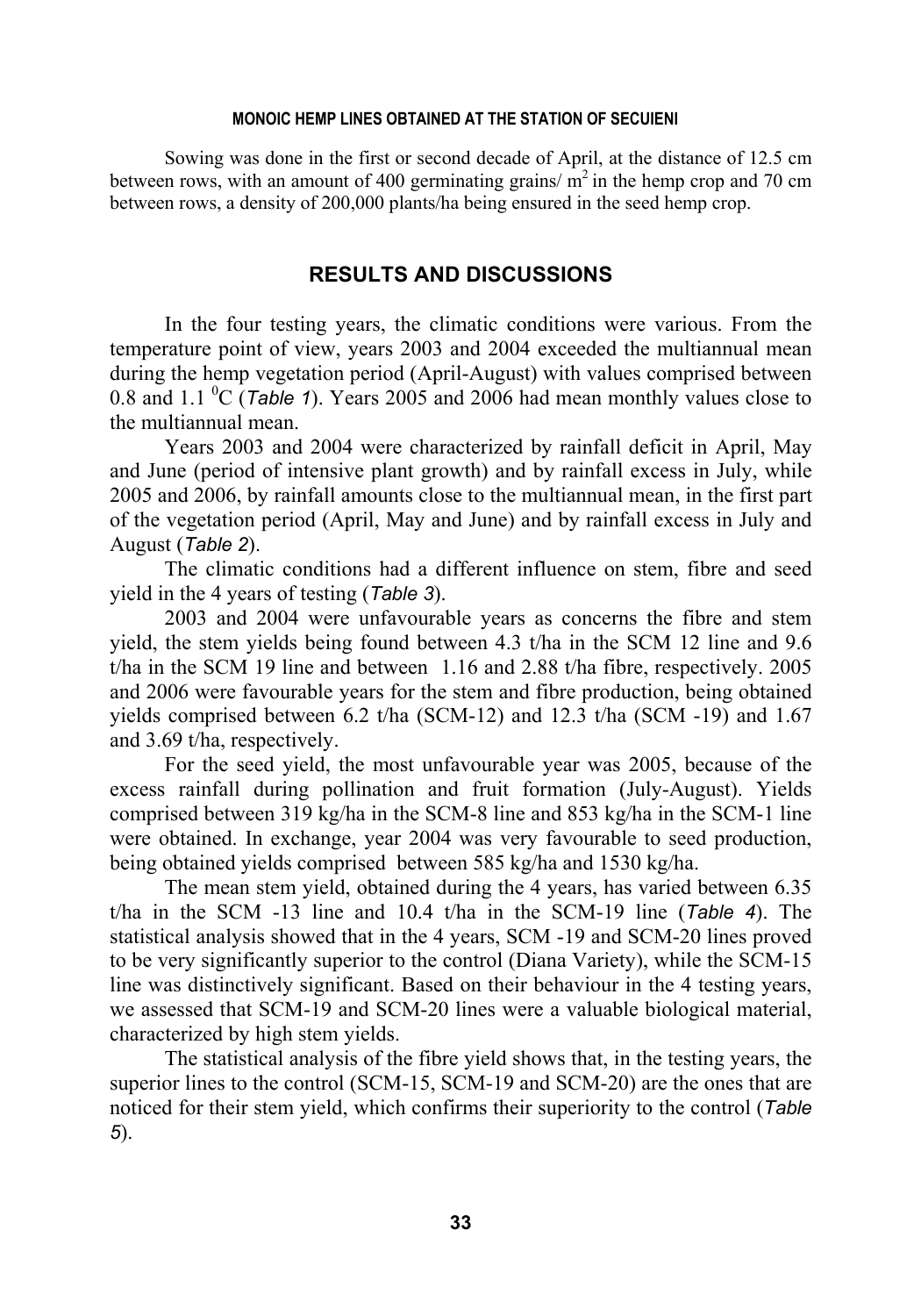|                                                       |                         |                                                               |      |                |                | Month                       |                     |                |          |                |      | Annual        | Deviation |
|-------------------------------------------------------|-------------------------|---------------------------------------------------------------|------|----------------|----------------|-----------------------------|---------------------|----------------|----------|----------------|------|---------------|-----------|
| $\times$<br>Crop year                                 | $\overline{\mathsf{x}}$ | ₹                                                             |      |                | Ξ              | $\geq$                      |                     | $\overline{ }$ | $\equiv$ | $\equiv$       | ×    | mean          |           |
| 8.6<br>1002-2003                                      | 45                      | $-7.3$                                                        | -3.6 | $-6.9$         | $\frac{5}{2}$  | $\frac{4}{8}$               | 19.9 21.1           |                |          | 20.8 21.0 14.3 |      | $\frac{4}{3}$ | $-5$      |
| 7.7<br>003-2004                                       | 5.0                     | $-1.0$                                                        | 5.9  | $-1.0$         |                | $-5.5$ $10.2$ $17.1$ $19.6$ |                     |                |          | 22.7 19.9 14.8 |      | 9.6           |           |
| 004-2005                                              | $10.0$ 4.5              | 0.6                                                           | 0.3  | $-4.3$ 2.5 9.4 |                |                             | 16.2 18.5 20.6 19.5 |                |          |                | 15.1 | 9.3           | 80        |
| $\overline{5}$<br>005-2006                            | <u>୍</u>                | $rac{1}{2}$                                                   | -8.6 | $-4.2$         | $\overline{1}$ |                             | 10.2 14.9 19.1      |                | 21.5     | 20.5 15.6      |      | 8.5           |           |
| $\overline{5}$<br><b>Tultiannual</b> mean<br>962-2006 |                         | 3.3 - 1.8 - 4.1 - 2.5 - 2.2 - 9.2 - 15.5 - 19.8 - 19.0 - 14.7 |      |                |                |                             |                     |                |          |                |      | 8.5           | ×         |

Table 1 - Temperatures (<sup>0</sup>C) recorded during 2003-2006

Table 2 - Rainfall (mm) recorded during 2003-2006

|                                            |          |                     |                                    |    |                | Month  |                          |   |                                                               |      | Annual | Deviation |
|--------------------------------------------|----------|---------------------|------------------------------------|----|----------------|--------|--------------------------|---|---------------------------------------------------------------|------|--------|-----------|
| Crop year                                  | $\times$ | $\overline{\times}$ | $\equiv$                           | l, |                | $\geq$ | $\overline{\phantom{0}}$ | ╞ | $\frac{1}{2}$                                                 | ×    | mean   |           |
| 2002-2003                                  |          |                     | 69.9 48.2 11.7                     |    | 26.0 17.0 19.7 |        | 22.0 24.0                |   | 23.0 139.0 46.6 44.3                                          |      | 491.4  | $-56.8$   |
| 2003-2004                                  |          | 66.7 6.2            | 24.1                               |    |                |        |                          |   | 27.0 17.5 16.2 39.8 21.0 34.5 182.3 82.5                      | 23.0 | 540.8  | $-74$     |
| 2004-2005                                  |          |                     |                                    |    |                |        |                          |   | 19.6 32.7 11.0 15.0 39.9 21.5 57.4 77.5 86.5 110.8 213.0 30.5 |      | 715.4  | 167.2     |
| 2005-2006                                  |          |                     |                                    |    |                |        |                          |   | 32.8 41.4 26.6 22.6 11.2 54.4 52.1 78.1 105.3 48.5 137.0 16.6 |      | 626.6  | 78.4      |
| <b><i>Aultiannual</i></b> mean<br>962-2006 |          |                     | 32.8 28.6 27.3 21.8 19.5 24.6 48.1 |    |                |        |                          |   | 68.7 87.3 80.0 60.8 48.7                                      |      | 548.2  | ×         |

÷.

## **V. SIRIŢANU, Carmen SIRIŢANU**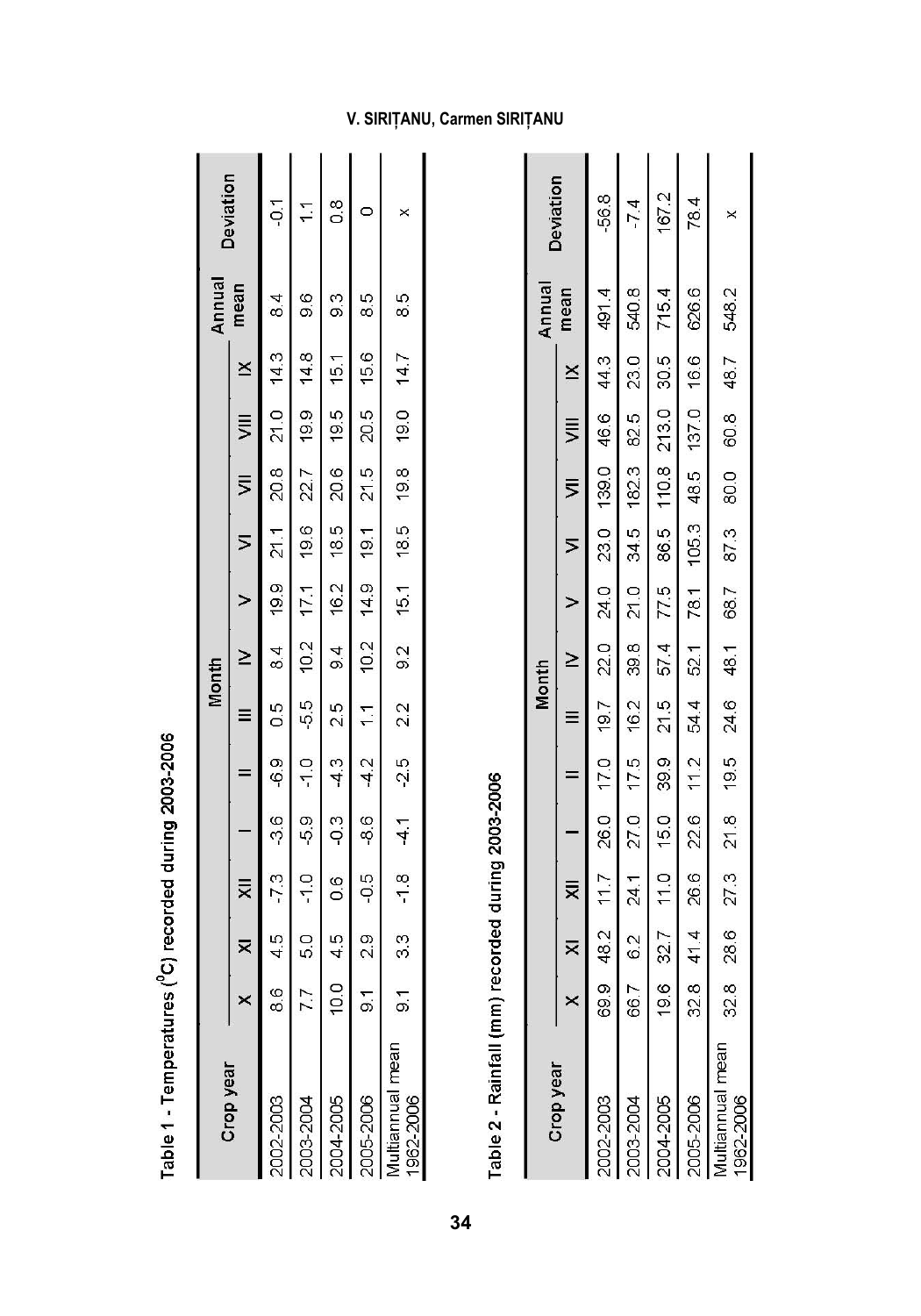|                                     |                 |                 |               |                 |       |        |                   |             | Yield |      |                  |               |              |      |         |
|-------------------------------------|-----------------|-----------------|---------------|-----------------|-------|--------|-------------------|-------------|-------|------|------------------|---------------|--------------|------|---------|
| Line or<br>variety                  |                 |                 | Stems (t/ha)  |                 |       |        |                   | Fibre (t/ha |       |      |                  |               | Seed (kg/ha) |      |         |
|                                     | 2003            | 2004            | 2005          | 2006            | Mean  | 2003   | 2004              | 2005        | 2006  | Mean | 2003             | 2004          | 2005         | 2006 | Mean    |
| <b>Diana/Zenit</b>                  | $\frac{6.9}{ }$ | 76              | 10.5          | 10.4            | 885   | 2.07   | 2.28              | 3.15        | 3.12  | 2.66 | 875              | 925           | 475          | 873  | 787.00  |
| SCM <sub>1</sub>                    |                 | 8               | 10.7          | 10.6            | 9.13  | 223    | 248               | 3.32        | 229   | 2.83 | 730              | 950           | 853          | 745  | 719.50  |
| SCM <sub>2</sub>                    |                 | 7.7             | $\frac{8}{9}$ | 9.5             | 8.48  | 227    | 2.54              | 3.23        | 3.13  | 2.79 | 610              | $\frac{8}{1}$ | 390          | 624  | 608.75  |
| SCM <sub>3</sub>                    |                 | 8.7             | 10.5          | 10.0            | 9.18  | 2.03   | 2.35              | 2.83        | 2.70  | 2.48 | 920              | 1224          | 587          | 1166 | 974.25  |
|                                     |                 | $\overline{71}$ | $\frac{8}{3}$ | 79              | 753   | 1.64   | 1.85              | 2.25        | 2.05  | 1.96 | 1150             | 1530          | 606          | 1008 | 1073.50 |
| SCM 5                               |                 | 7.6             | 95            | $\overline{71}$ | 7.75  | 2.38   | 2.67              | 3.32        | 248   | 2.71 | 440              | 585           | 406          | 450  | 470.25  |
| SCM <sub>6</sub>                    |                 | 8.7             | 10.9          | 7.9             | 8.83  | 2.12   | 2.35              | 2.94        | 213   | 2.39 | 890              | 1184          | 568          | 910  | 888.00  |
| SCM <sub>7</sub>                    |                 | 8.4             | 10.6          | 10.0            | 9.15  | 2.05   | 2.27              | 2.86        | 2.70  | 2.47 | 950              | 1263          | 606          | 970  | 947.25  |
|                                     |                 | 71              | $\circ$       | 87              | 7.80  | 218    | 2.41              | 3.06        | 2.56  | 2.65 | 500              | 665           | 319          | 530  | 503.50  |
|                                     |                 | 7.8             | 11.1          | 98              | 8.93  | 224    | 2.50              | 3.55        | 3.14  | 2.86 | 650              | 864           | 415          | 670  | 664.75  |
| $\frac{\text{SCM 8}}{\text{SCM 9}}$ |                 | 7.9             | 9.9           | 89              | 8.45  | 2.27   | 2.53              | 3.17        | 2.85  | 2.71 | 700              | 931           | 447          | 720  | 699.50  |
| SCM <sub>11</sub>                   |                 | 7.4             | 9.6           | 73              | 7.75  | 2.01   | 2.22              | 2.88        | 2.19  | 2.33 | 836              | 1086          | 513          | 840  | 818.75  |
|                                     |                 | 73              | 7.7           | 62              | 6.38  | 116    | 1.97              | 2.08        | 1.67  | 1.72 | 897              | 1165          | 560          | 900  | 880.50  |
| $\frac{SCM 12}{SCM 13}$             |                 | 6.6             | 73            | 64              | 6.35  | 148    | 1.91              | 2.12        | 1.86  | 1.84 | 857              | 1113          | 534          | 966  | 867.50  |
| $\frac{1}{\sqrt{2}}$                |                 | 6.5             | 7.3           | 6.6             | 6.45  | 157    | 1.88              | 2.12        | 1.91  | 187  | 895              | 1163          | 558          | 883  | 874.75  |
| SCM <sub>15</sub>                   |                 | 8.7             | 11.2          | 10.1            | 9.63  | 2.72   | 2.78              | 3.58        | 3.23  | 3.08 | 610              | 792           | 380          | 1050 | 708.00  |
| SCM <sub>16</sub>                   |                 | 78              | 10.6          | 95              | 883   | 207    | 2.18              | 2.97        | 2.66  | 2.47 | 851              | 1105          | 593          | 1116 | 916.25  |
| SCM <sub>17</sub>                   |                 | 73              | $\frac{4}{9}$ | 85              | 7.95  | 1.85   | 2.04              | 2.63        | 2.38  | 2.23 | 816              | 1060          | 536          | 1108 | 880.00  |
| SCM <sub>18</sub>                   | 6 4             | 7.9             | 9.2           | 83              | 7.95  | 1.86   | 2.29              | 2.67        | 2.41  | 2.31 | 860              | 1117          | 686          | 890  | 888.25  |
| SCM <sub>19</sub>                   | 8.6             | <u>ဖို့</u>     | 12.3          | 111             | 10.40 | 2.58   | 2.88              | 3.69        | 333   | 3.12 | 874              | 1135          | 545          | 880  | 858.50  |
| SCM <sub>20</sub>                   | 8.5             | o<br>6          | 119           | 10.7            | 10.03 | 255    | 2.70              | 3.57        | 3.21  | 3.D1 | 715              | 804           | 386          | 995  | 750.00  |
|                                     | SJ              | 5%              | $= 0.524$     |                 |       | $-5\%$ | $= 0.231$         |             |       |      | LSD 5%           | $= 38.26$     |              |      |         |
|                                     | ទីទី            | $\frac{2}{3}$   | $= 0.69$      |                 |       | LSD 1% |                   | $= 0.304$   |       |      | 1%<br><b>GST</b> |               | $= 50.44$    |      |         |
|                                     |                 | 0.1%            | $= 0.887$     |                 |       |        | $LSD$ 0.1% = 0.39 |             |       |      | LSD 0.1%         |               | $=64.73$     |      |         |

Table 3 - Stem, fibre and seed yields, obtained during 2003-2006

## **MONOIC HEMP LINES OBTAINED AT THE STATION OF SECUIENI**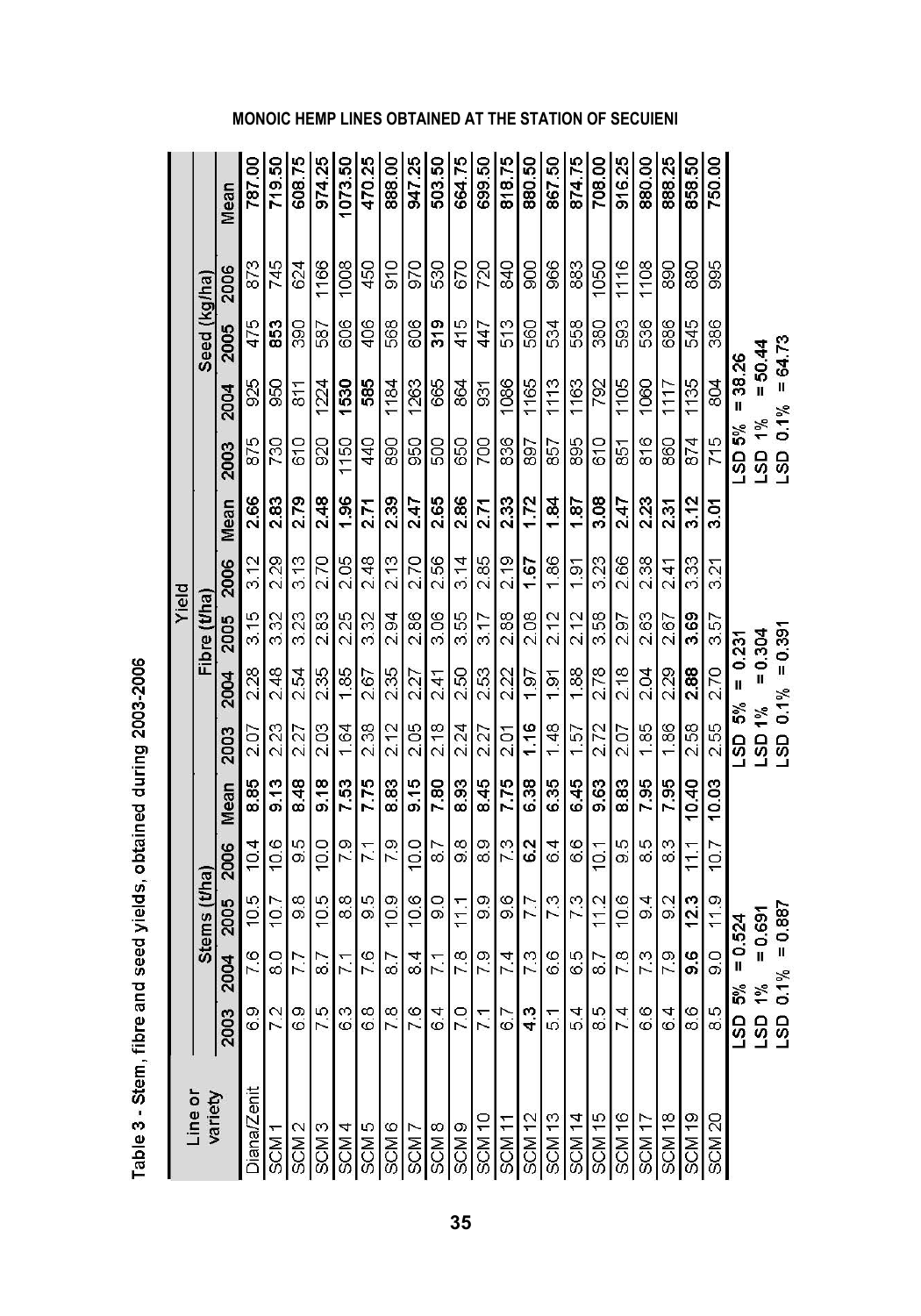### **V. SIRIŢANU, Carmen SIRIŢANU**

In the testing years, the mean seed yield was comprised between 470.3 kg/ha in the SCM-5 line and 1073.5 kg/ha in the SCM-4 line (*Table 6*). The analysis of significances shows that out of the 11 lines that proved to be very significantly superior to the control (Zenit Variety), only three lines (SCM-3, SCM-4 and SCM-7) will express in the next years their superior production capacity against the control. The graph representation of mean relative productions shows that only the SCM-19 line was superior to the control, as concerns fibre, stem and seed yields, assessing the prospective value of this line (*Figure 1*).

|                    |                 |                              |                             |                 | <b>Significance</b>                                 |
|--------------------|-----------------|------------------------------|-----------------------------|-----------------|-----------------------------------------------------|
| Line or<br>variety | Yield<br>(t/ha) | <b>Relative</b><br>yield (%) | <b>Difference</b><br>(t/ha) | To the<br>error | To the<br>interaction<br>between variant<br>x years |
| Diana              | 8.85            | 100                          | Control                     |                 |                                                     |
| SCM <sub>1</sub>   | 9.13            | 103                          | 0.28                        |                 |                                                     |
| SCM <sub>2</sub>   | 8.48            | 96                           | $-0.37$                     |                 |                                                     |
| SCM <sub>3</sub>   | 9.18            | 104                          | 0.33                        |                 |                                                     |
| SCM <sub>4</sub>   | 7.53            | 85                           | $-1.32$                     | 000             | 00                                                  |
| SCM <sub>5</sub>   | 7.75            | 88                           | $-1.10$                     | 000             | 00                                                  |
| SCM <sub>6</sub>   | 8.83            | 100                          | $-0.02$                     |                 |                                                     |
| SCM <sub>7</sub>   | 9.15            | 103                          | 0.30                        |                 |                                                     |
| SCM <sub>8</sub>   | 7.80            | 88                           | $-1.05$                     | 000             | 00                                                  |
| SCM <sub>9</sub>   | 8.93            | 101                          | 0.08                        |                 |                                                     |
| <b>SCM 10</b>      | 8.45            | 95                           | $-0.40$                     |                 |                                                     |
| <b>SCM 11</b>      | 7.75            | 88                           | $-1.10$                     | 000             | 00                                                  |
| <b>SCM 12</b>      | 6.38            | 72                           | $-2.47$                     | 000             | 000                                                 |
| <b>SCM 13</b>      | 6.35            | 72                           | $-2.50$                     | 000             | 000                                                 |
| <b>SCM 14</b>      | 6.45            | 73                           | $-2.40$                     | 000             | 000                                                 |
| <b>SCM 15</b>      | 9.63            | 109                          | 0.78                        | $**$            |                                                     |
| <b>SCM 16</b>      | 8.83            | 100                          | $-0.02$                     |                 |                                                     |
| <b>SCM 17</b>      | 7.95            | 90                           | $-0.90$                     | 000             | $\Omega$                                            |
| <b>SCM 18</b>      | 7.95            | 90                           | $-0.90$                     | 000             | $\Omega$                                            |
| <b>SCM 19</b>      | 10.40           | 118                          | 1.55                        | ***             | ***                                                 |
| <b>SCM 20</b>      | 10.03           | 113                          | 1.18                        | ***             | ***                                                 |

## **Table 4 - The stem yield (t/ha) during 2003-2006**

LSD 1%= 0.69; 2.0 LSD 1 % =1,05; 3.0

To the error: To the interaction: LSD 5%= 0.52; 1.5 LSD 5 % =0.79; 2.2 LSD 0.1%= 0.89; 2.5 LSD 0.1 % =1,36; 3.8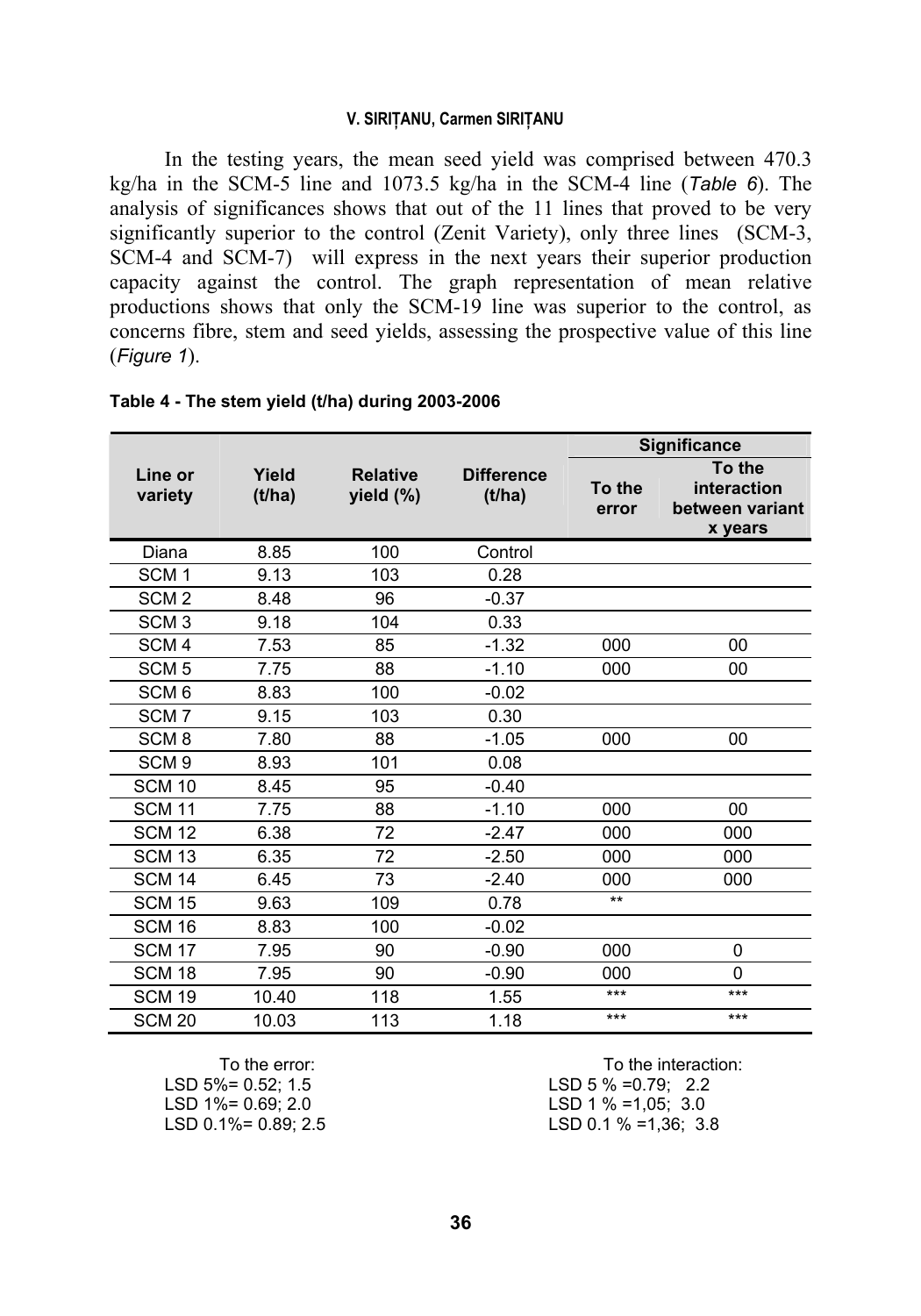## **MONOIC HEMP LINES OBTAINED AT THE STATION OF SECUIENI**

|                    |                 |                              |                             |              | <b>Significance</b>                                     |
|--------------------|-----------------|------------------------------|-----------------------------|--------------|---------------------------------------------------------|
| Line or<br>variety | Yield<br>(t/ha) | <b>Relative</b><br>yield (%) | <b>Difference</b><br>(t/ha) | To the error | To the interaction<br>between variant x<br><b>vears</b> |
| Diana              | 2.66            | 100                          | Control                     |              |                                                         |
| SCM <sub>1</sub>   | 2.83            | 107                          | 0.17                        |              |                                                         |
| SCM <sub>2</sub>   | 2.79            | 105                          | 0.13                        |              |                                                         |
| SCM <sub>3</sub>   | 2.48            | 93                           | $-0.18$                     |              |                                                         |
| SCM <sub>4</sub>   | 1.96            | 74                           | $-0.70$                     | 000          | 000                                                     |
| SCM <sub>5</sub>   | 2.71            | 102                          | 0.05                        |              |                                                         |
| SCM <sub>6</sub>   | 2.39            | 90                           | $-0.27$                     | 0            | 0                                                       |
| SCM <sub>7</sub>   | 2.47            | 93                           | $-0.19$                     |              |                                                         |
| SCM <sub>8</sub>   | 2.65            | 100                          | $-0.01$                     |              |                                                         |
| SCM <sub>9</sub>   | 2.86            | 108                          | 0.20                        |              |                                                         |
| <b>SCM 10</b>      | 2.71            | 102                          | 0.05                        |              |                                                         |
| <b>SCM 11</b>      | 2.33            | 88                           | $-0.33$                     | 00           | 00                                                      |
| <b>SCM 12</b>      | 1.72            | 65                           | $-0.94$                     | 000          | 000                                                     |
| <b>SCM 13</b>      | 1.84            | 69                           | $-0.82$                     | 000          | 000                                                     |
| <b>SCM 14</b>      | 1.87            | 70                           | $-0.79$                     | 000          | 000                                                     |
| <b>SCM 15</b>      | 3.08            | 116                          | 0.42                        | ***          | $***$                                                   |
| <b>SCM 16</b>      | 2.47            | 93                           | $-0.19$                     |              |                                                         |
| <b>SCM 17</b>      | 2.23            | 84                           | $-0.43$                     | 000          | 000                                                     |
| <b>SCM 18</b>      | 2.31            | 87                           | $-0.35$                     | 00           | $00\,$                                                  |
| <b>SCM 19</b>      | 3.12            | 118                          | 0.46                        | ***          | ***                                                     |
| <b>SCM 20</b>      | 3.01            | 113                          | 0.35                        | $**$         | $***$                                                   |

|  |  |  | Table 5 - The fibre yield (t/ha) during 2003-2006 |
|--|--|--|---------------------------------------------------|
|  |  |  |                                                   |

To the error:<br>
LSD 5% = 0.23; 2.2<br>
LSD 5% = 0.25<br>
2.2<br>
LSD 5% = 0.25<br>
2.2 LSD 5% = 0.23; 2.2<br>
LSD 1 % = 0.30; 2.9<br>
LSD 1 % = 0.33<br>
3.1 LSD 1 %= 0.30; 2.9 LSD 1 % =0.33 3.1 LSD 0.1 %= 0.39; 3.7 LSD 0.1 % =0.42 4.9

|  |  |  |  |  |  | Table 6 - The seed yield (t/ha) during 2003-2006 |
|--|--|--|--|--|--|--------------------------------------------------|
|--|--|--|--|--|--|--------------------------------------------------|

|                    |                 |                                 |                             |              | <b>Significance</b>                              |
|--------------------|-----------------|---------------------------------|-----------------------------|--------------|--------------------------------------------------|
| Line or<br>variety | Yield<br>(t/ha) | <b>Relative</b><br>yield $(\%)$ | <b>Difference</b><br>(t/ha) | To the error | To the interaction<br>between variant x<br>vears |
| Zenit              | 787.00          | 100                             | Control                     |              |                                                  |
| SCM <sub>1</sub>   | 719.50          | 91                              | $-67.50$                    | 000          |                                                  |
| SCM <sub>2</sub>   | 608.75          | 77                              | $-178.25$                   | 000          | 0                                                |
| SCM <sub>3</sub>   | 974.25          | 124                             | 187.25                      | ***          | $***$                                            |
| SCM <sub>4</sub>   | 1073.50         | 136                             | 286.50                      | $***$        | $***$                                            |
| SCM <sub>5</sub>   | 470.25          | 60                              | $-316.75$                   | 000          | 000                                              |
| SCM <sub>6</sub>   | 888.0           | 113                             | 101.00                      | $***$        |                                                  |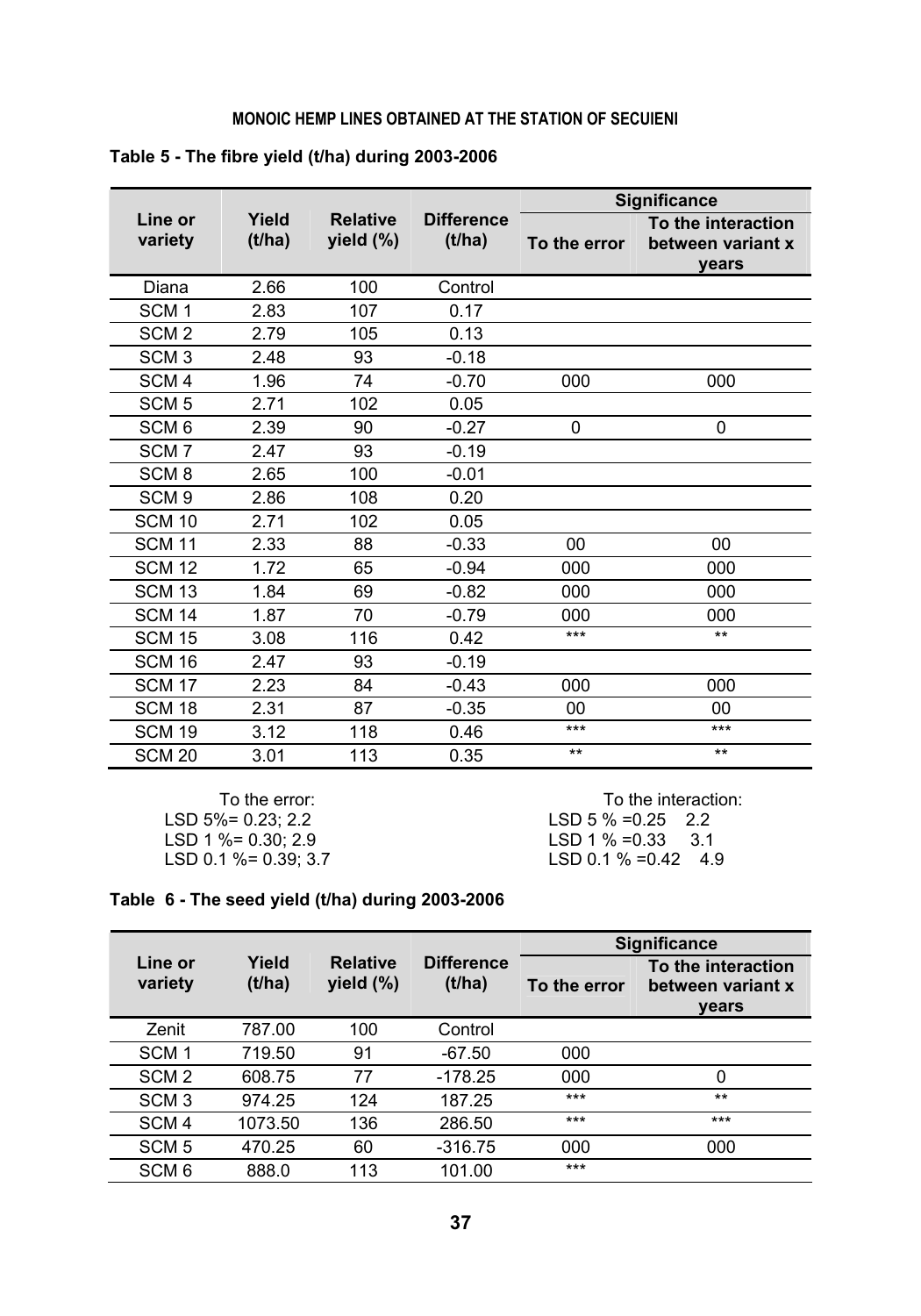|                    |                 |                                 |                             |              | <b>Significance</b>                                     |
|--------------------|-----------------|---------------------------------|-----------------------------|--------------|---------------------------------------------------------|
| Line or<br>variety | Yield<br>(t/ha) | <b>Relative</b><br>yield $(\%)$ | <b>Difference</b><br>(t/ha) | To the error | To the interaction<br>between variant x<br><b>vears</b> |
| SCM <sub>7</sub>   | 947.25          | 120                             | 160.25                      | $***$        | *                                                       |
| SCM <sub>8</sub>   | 503.50          | 64                              | $-283.50$                   | 000          | 000                                                     |
| SCM <sub>9</sub>   | 664.75          | 84                              | $-122.25$                   | 000          |                                                         |
| <b>SCM 10</b>      | 699.50          | 89                              | $-87.50$                    | 000          |                                                         |
| <b>SCM 11</b>      | 818.75          | 104                             | 31.75                       |              |                                                         |
| <b>SCM 12</b>      | 880.50          | 112                             | 93.50                       | $***$        |                                                         |
| SCM 13             | 867.50          | 110                             | 80.50                       | $***$        |                                                         |
| <b>SCM 14</b>      | 874.75          | 111                             | 87.75                       | $***$        |                                                         |
| <b>SCM 15</b>      | 708.00          | 90                              | $-79.00$                    | 000          |                                                         |
| SCM 16             | 916.25          | 116                             | 129.25                      | $***$        |                                                         |
| <b>SCM 17</b>      | 880.00          | 112                             | 93.00                       | $***$        |                                                         |
| SCM 18             | 888.25          | 113                             | 101.25                      | $***$        |                                                         |
| SCM 19             | 858.50          | 109                             | 71.50                       | $***$        |                                                         |
| <b>SCM 20</b>      | 750.00          | 95                              | $-37.00$                    |              |                                                         |

#### **V. SIRIŢANU, Carmen SIRIŢANU**

LSD 5 %= 38.3; 1.2<br>
LSD 1%= 50.4; 1.6<br>
LSD 1% =184; 5.9 LSD  $1\% = 50.4$ ; 1.6<br>LSD  $0.1\% = 64.7$ ; 2.1

To the error: To the interaction:<br>% = 38.3; 1.2 (SD 5 % = 138; 4.4

LSD 0.1 % =240; 7.6



**Fig. 1 – Mean relative yield of stems, fibre and seed**